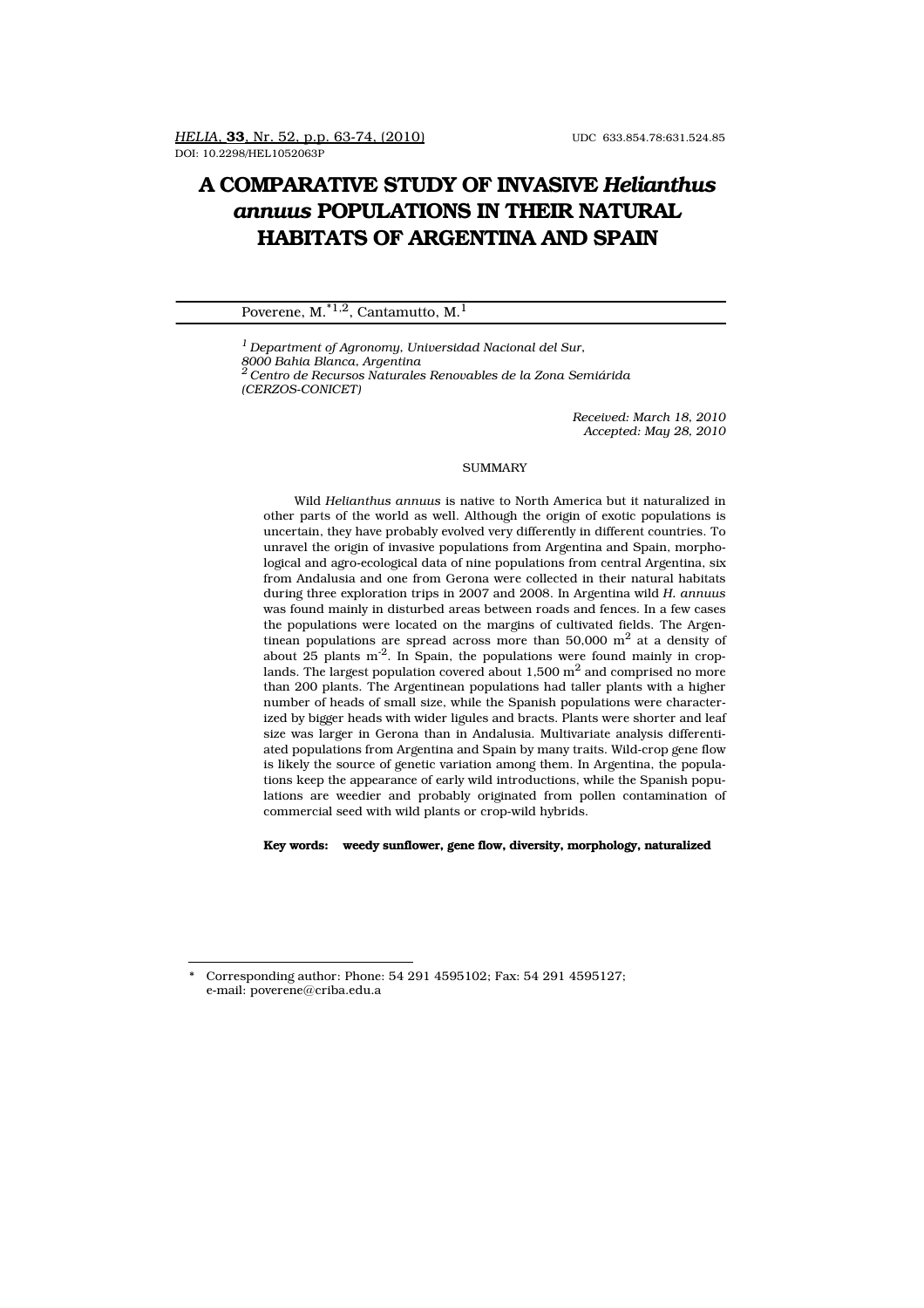## INTRODUCTION

Wild *Helianthus annuus* is native to North America but is also found in other parts of the world. In Europe it is present in several countries, such as France (Faure *et al*., 2002), the Czech Republic (Holec *et al*., 2005), Spain (Muller *et al*., 2006), and Italy (Vischi *et al*., 2006), and has been reported ephemerally in other countries as well (Holec *et al*., 2005). This species and other wild *Helianthus* species are also present in Australia (Dry and Burdon, 1986; Seiler *et al*., 2008), Argentina (Poverene *et al*., 2002), and South Africa (Vischi *et al*., 2004), and are now widespread over all the continents. The origin of exotic populations is uncertain. The authors above cite intentional and inadvertent introductions, mostly as contaminants of forage seed or litter for animals or escapes from gardens.

Wild *H. annuus* is established in central Argentina (Poverene *et al*., 2008), Australia (Seiler *et al*., 2008), France and Spain (Muller *et al*., 2009), where it is found in crop fields and in uncultivated places. Although it is a recognized germplasm source for several valuable traits that can be transferred to cultivated sunflower (Jan and Seiler, 2007), wild sunflower is also an invasive species for summer crops and pastures (Geier *et al*., 1996; Marshall *et al*., 2001; Deines *et al*., 2004). In particular, it can become troublesome for sunflower crops, given their genetic similarity that allows gene flow in both directions, wild-to-crop and crop-to wild (Reagon and Snow, 2006; Ureta *et al*., 2008a). Naturalized strains probably have evolved very differently in different countries and it would be of interest to know if there are any adapted ecotypes that could provide novel traits for sunflower breeding, *i.e*. resistance to biotic or abiotic constraints. In Argentina wild *H. annuus* grows in a wide range of agro-ecological environments (Cantamutto *et al*., 2008). Phenotypic characterization under common garden conditions revealed a high variability between Argentinean accessions and enough differentiation from the native populations to qualify them as a novel genetic resource (Presotto *et al*., 2009a; Cantamutto *et al*., 2010a). The goal of the present work was to examine and compare invasive populations from Argentina and Spain in an attempt to unravel their origin.

### MATERIALS AND METHODS

Study materials from both countries were collected in their natural habitats during three exploration trips in 2007 and 2008. Wild strains from Argentina included nine representative *Helianthus annuus* populations from different geographic regions in the central part of the country (Table 1). Of the seven populations from Spain, six were collected in Andalusia and one in Gerona (Table 2).

Agro-ecological and morphological data were scored as follows:

**Habitat data:** On the basis of latitude and longitude of each population, climatic data from the nearest locality were scored: latitude (°), altitude (mosl), day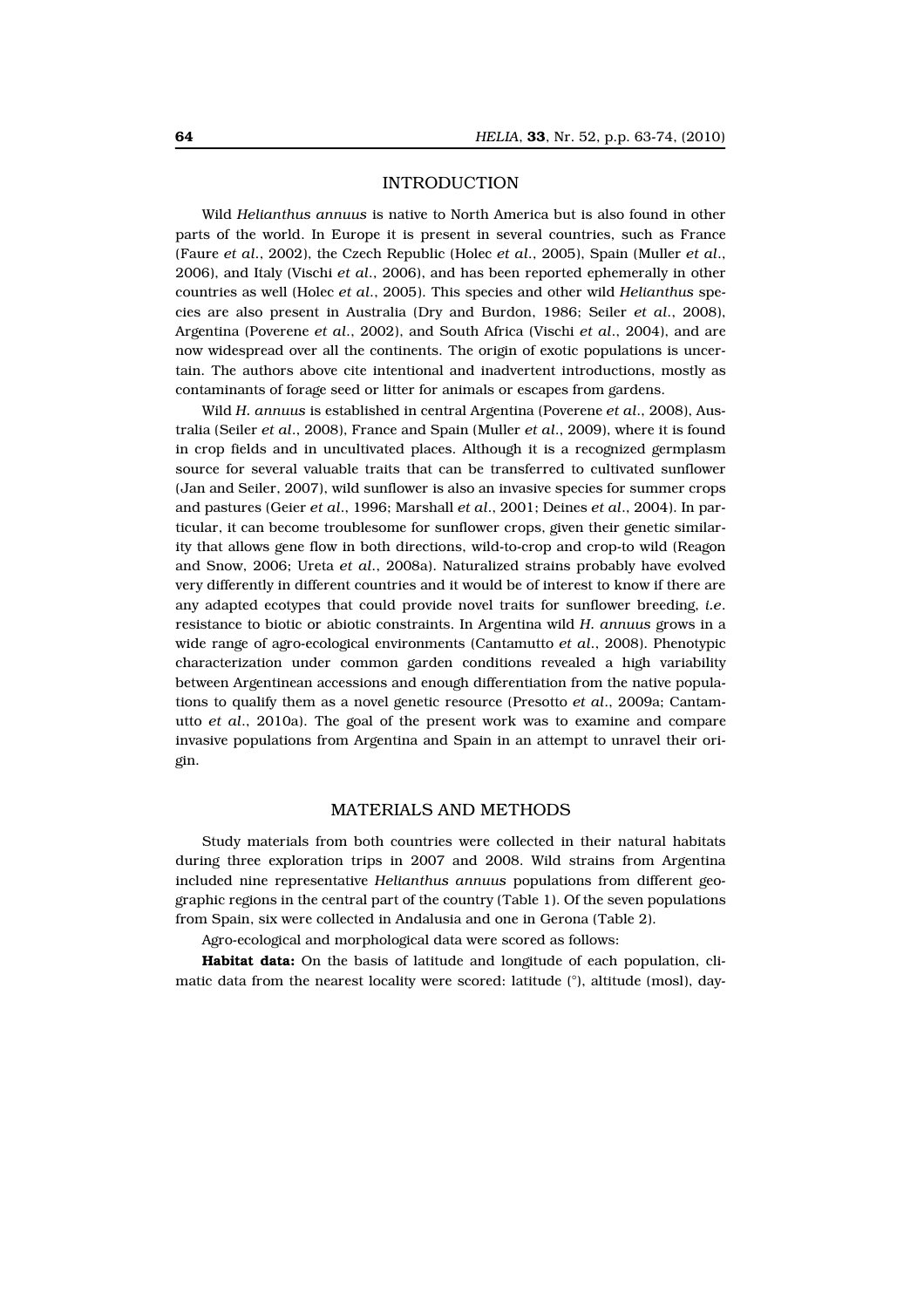light of the longest day (min), rainfall (mm), mean temperature of the hottest month and mean temperature of the coldest month (°). The climate data for Spain were taken from Agencia Estatal de Meterología (AEMET) of the Spanish government. The climatic data for Argentinean locations were estimated according to Cantamutto *et al*. (2008). Data for two of the Argentinean populations, located in the irrigated zones of San Juan and Mendoza provinces, were adjusted by adding 500 mm to the annual rainfall. Additional data on the location of the population were roadside (yes/no), waterside (yes/no), close distance to crops: sunflower, corn, wheat (yes/no), inside sunflower crop (yes/no), presence of sunflower volunteers (yes/no).

| Population | UNS code | Nearest town and Province | Site description                     |
|------------|----------|---------------------------|--------------------------------------|
| <b>DIA</b> | 1007     | Diamante, Entre Rios      | Crags along Parana river             |
| <b>JCE</b> | 1107     | La Carlota, Córdoba       | Roadsides of Hwy 4                   |
| <b>RCU</b> | 1207     | Rio Cuarto, Cordoba       | Roadside, dirt road                  |
| <b>MAG</b> | 1407     | Media Agua, San Juan      | Field margins close to a vineyard    |
| <b>LMA</b> | 1507     | San Rafael, Mendoza       | Field margin and dirt road           |
| <b>RAN</b> | 2007     | Rancul, La Pampa          | Roadside of Hwy. 188                 |
| <b>BAR</b> | 2307     | Colonia Barón, La Pampa   | Roadside of Hwy 10                   |
| AAL        | 2807     | Puan, Buenos Aires        | Along a ditch near a malting factory |
| <b>CHU</b> | 2907     | Carhué, Buenos Aires      | Along a ditch                        |

Table 1: *Helianthus annuus* populations from Argentina evaluated in their natural habitats

| Table 2: Helianthus annuus populations from Spain evaluated in their natural habitats |  |  |  |  |
|---------------------------------------------------------------------------------------|--|--|--|--|
|---------------------------------------------------------------------------------------|--|--|--|--|

| Population | UNS code | Nearest town and Province                    | Site description                                       |
|------------|----------|----------------------------------------------|--------------------------------------------------------|
| <b>COR</b> | 0108E    | Cordoba, Cordoba, Andalusia                  | Fallow land close to sunflower crop                    |
| <b>BUJ</b> | 0308E    | Bujalance, Cordoba, Andalusia                | Narrow land between a reed bed<br>and a sunflower crop |
| <b>FNU</b> | 0408F    | Fernan Nunez, Cordoba,<br>Andalusia          | Roadside close to a sunflower crop                     |
| <b>MON</b> | 0508F    | Montilla, Cordoba, Andalusia                 | Roadside                                               |
| <b>MBA</b> | 0608F    | Posadas (Molino Bajo),<br>Cordoba, Andalusia | Within sunflower crop                                  |
| <b>PAL</b> | 0708E    | Palma del Rio, Cordoba.<br>Andalusia         | Roadside                                               |
| <b>GER</b> | 0908E    | St. Pere Pescador. Gerona                    | Borders of wheat crop                                  |

**Plant traits:** Branching type (no, basal, apical, full branching); presence of main head (yes/no); plant height (cm); stem diameter at mid-height (cm).

**Leaf traits:** Leaf length and width (cm); petiole length (cm); leaf base (cuneate, cordate); leaf shape (oblate, triangular, cordate, lance or round-shaped); leaf surface (flat, waxy, curled); leaf margin (smooth, serrate, deeply serrate); anthocyanin in stem and petioles (yes/no).

**Inflorescence traits:** Head position (°); dorsal leaflet (yes/no); number of heads (n); number of ray flowers (n); ray length and width (cm); bract (phyllary) number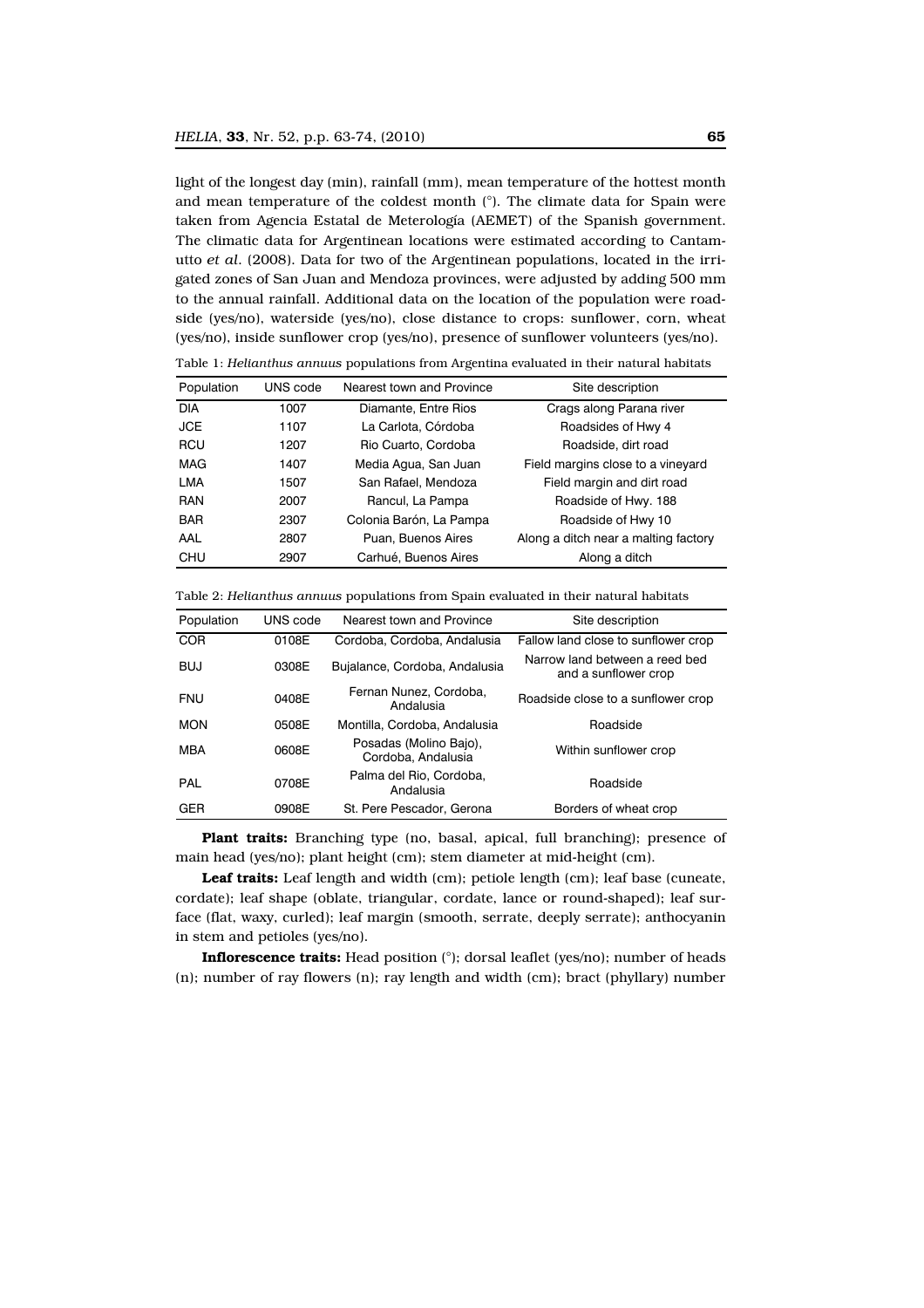(n); bract pubescence (range from 0, 25, 50, 75  $\gamma$  100%); bract length and width (cm); head diameter (cm); disk flower color (yellow, red).

Separate Kruskal-Wallis tests (a non parametric ANOVA test) were performed for all traits showing variation among and/or within populations. The origins were compared considering all the populations nested in the countries as replicates.

Multivariate analysis comprised Discriminant, Principal Component (PCA) and Cluster analyses on individual measures and mean (metrics) or frequency (categorical) values per population. Classification employed the hierarchical agglomerative clustering method with Gower distance as the similarity measure (Gower, 1971).

# RESULTS AND DISCUSSION

#### **Habitat**

The Argentinean *H. annuus* populations were found at a lower latitude than in the centre of origin (Cantamutto *et al*., 2010a). The Spanish populations were located at a higher latitude than Argentinean ones and as a consequence grew under longer-day, dryer and hotter conditions than the populations in Argentina (Table 3).

| Environmental<br>variables <sup>1</sup> | Argent. | Spain | Sign.   | Ecological<br>variables <sup>2</sup> | Argent. | Spain | Sign. |
|-----------------------------------------|---------|-------|---------|--------------------------------------|---------|-------|-------|
| Latitude $(°)$                          | 34.64   | 38.29 | $***$   | Roadside                             | 0.67    | 0.43  | ns    |
| Altitude (m.o.s.l.)                     | 276.8   | 193.9 | ns      | Waterside                            | 0.44    | 0.00  | ns    |
| Daylight (h:min)                        | 14.20   | 14.40 | $***$   | Sunflower crop                       | 0.33    | 0.57  | ns    |
| Rainfall (mm)                           | 702     | 549   | $***$   | Maize crop                           | 0.22    | 0.14  | ns    |
| Mean Temperature (°C)                   |         |       |         | Wheat crop                           | 0.00    | 0.29  | ns    |
| Hottest month                           | 24.2    | 26.7  | $\star$ | Volunteers                           | 0.22    | 0.14  | ns    |
| Coldest month                           | 8.12    | 8.84  | $\star$ | Inside crop                          | 0.00    | 0.86  | $***$ |
|                                         |         |       |         |                                      |         |       |       |

Table 3: Environmental and ecological variables of wild sunflower habitats in Argentina and Spain. Difference significance by the Kruskal-Wallis non parametric test

<sup>1</sup>mean values; <sup>2</sup>frequencies

Wild *H. annuus* was introduced to Argentina for agronomic purposes and probably escaped from cultivation and spread (Bauer, 1991) over extended areas in the central part of the country covering a wide range of agro-ecological conditions (Poverene *et al*., 2002; Cantamutto *et al*., 2008). At present, the wild sunflower grows mainly in disturbed areas between roads and fences (Poverene *et al*., 2008). In a few cases the populations have invaded croplands, although they are usually located on the margins of cultivated fields (Table 4). In Spain, by contrast, the wild sunflower is frequently present within the crops, so six out of the seven populations from our study were found in that type of environment. Only one small population was located in a non-tilled area, near an olive plantation. The Argentinean populations cover more than 50,000  $m^2$  and have a density of about 25 plants  $m^2$ . In Spain, the largest population covers an area of about  $1,500 \text{ m}^2$  and comprises no more than 200 plants (Table 4).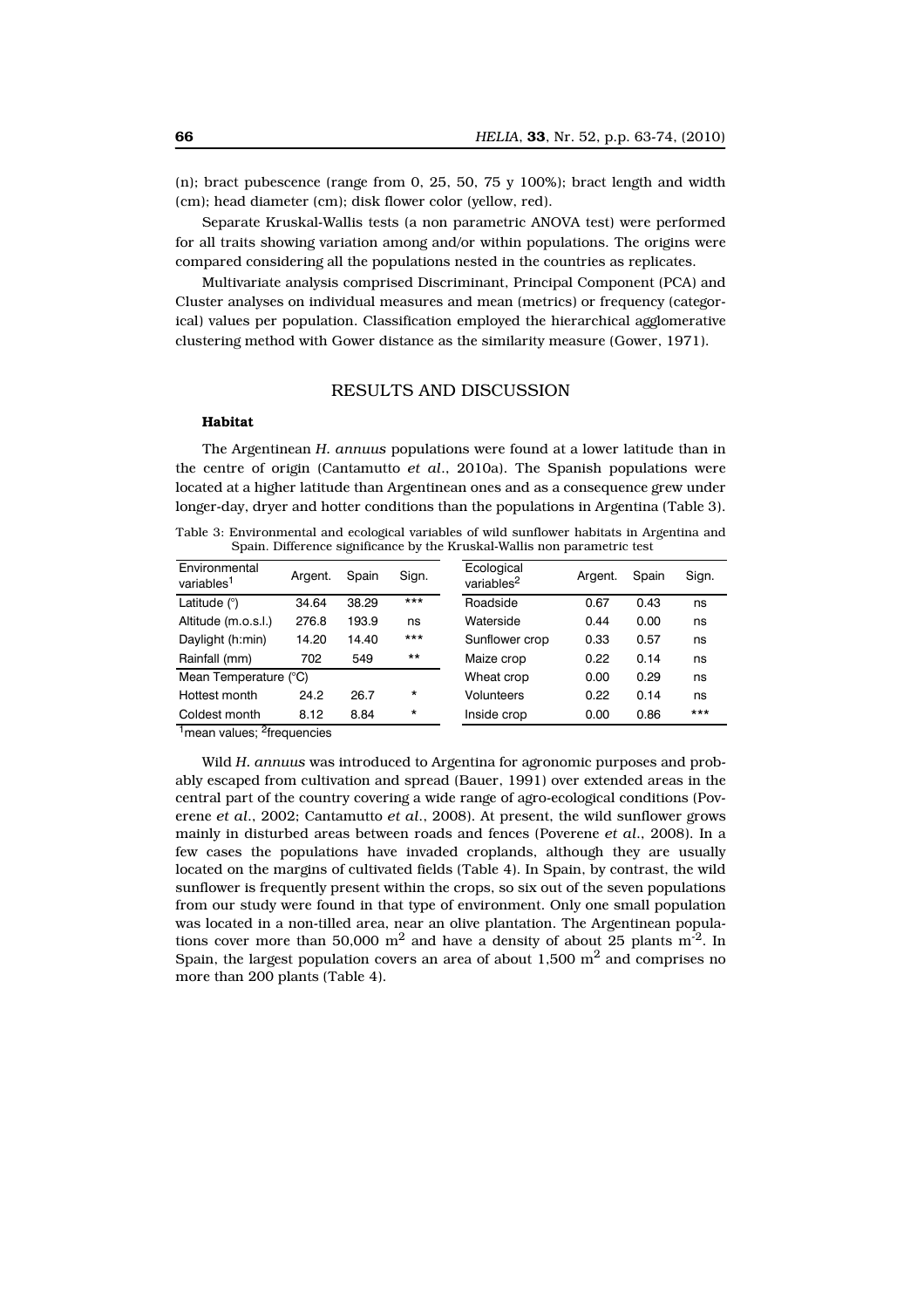| Population | Habitat                                                                                       | Demography                                    | Other data                                          |
|------------|-----------------------------------------------------------------------------------------------|-----------------------------------------------|-----------------------------------------------------|
|            |                                                                                               | Argentina                                     |                                                     |
| <b>DIA</b> | Crags and riverside,<br>100 m wide. Clay and<br>calcareous soils                              | >1000 plants<br>in patches<br>along 2 km      | Big plants,<br>long life cycle                      |
| <b>JCE</b> | Roadside with no volunteers                                                                   | >100,000 plants                               | Dense population,                                   |
|            | or intermediate plants                                                                        | along 10 km                                   | very tall plants                                    |
| RCU        | Dirt road near the city,                                                                      | ca. 20,000 plants                             | Dense population,                                   |
|            | 15 m wide both roadsides                                                                      | along 2 km                                    | big plants                                          |
| MAG        | Fallow land near a vineyard,                                                                  | >8000 plants                                  | Dense population,                                   |
|            | irrigated                                                                                     | on 24,000 m <sup>2</sup>                      | shorter plants                                      |
| LMA        | Dirt road near town,                                                                          | ca. 5000 plants                               | Possible introgression                              |
|            | along corn crop margins                                                                       | on 1700 m <sup>2</sup>                        | of cultivated sunflower                             |
| <b>RAN</b> | Roadside close to rangeland and                                                               | 32 plants                                     | Loose population,                                   |
|            | xerophytic shrubs                                                                             | on 1300 $\mathrm{m}^2$                        | variable morphology                                 |
| <b>BAR</b> | Roadside close to soybean,<br>corn and alfalfa crops, volunteers<br>and H. petiolaris present | ca. 12,000 plants<br>on 62,000 m <sup>2</sup> | Big plants, not dense<br>but numerous               |
| AAL        | Along a ditch of 1200 m,<br>close to sunflower crop<br>and volunteers                         | Two patches of 6600<br>and 1800 plants each   | Dense population,<br>shorter plants                 |
| CHU        | Dirt road, H. petiolaris<br>volunteers or intermediate plants<br>present                      | ca.2600 plants<br>on 8,400 $m2$               | Possible introgression with<br>cultivated sunflower |
|            |                                                                                               | Spain                                         |                                                     |
| COR        | Fallow land between sunflower                                                                 | 80-100 plants on                              | Red discs and                                       |
|            | and wheat crops. Some plants                                                                  | a patch of 10 m                               | male-sterility                                      |
|            | among sunflower crops                                                                         | diameter                                      | among plants                                        |
| <b>BUJ</b> | Feral plants on the border                                                                    | Less than 100 on                              | Many crop traits                                    |
|            | of a sunflower crop                                                                           | a patch of 1440 m <sup>2</sup>                | among plants                                        |
| <b>FNU</b> | Roadside and border                                                                           | 150-200 plants on                             | Crop-wild traits                                    |
|            | of sunflower crop                                                                             | a patch of 1200 m <sup>2</sup>                | and male sterility                                  |
| <b>MON</b> | Roadside close to                                                                             | 150-200 plants                                | Wild appearance,                                    |
|            | olive plantation                                                                              | on 140 $\mu$ <sup>2</sup>                     | dense pubescence                                    |
| MBA        | Wild-type plants in                                                                           | 5-7 plants                                    | Red discs, male sterility long                      |
|            | a sunflower crop                                                                              | per 100 m <sup>2</sup>                        | cycle                                               |
| PAL        | Roadside and border                                                                           | Less than                                     | Wild and wild-crop                                  |
|            | of a corn crop                                                                                | 50 plants                                     | appearance                                          |
| <b>GER</b> | Dirt road and inside                                                                          | 100-150 plants                                | Seem volunteers with an-                            |
|            | wheat crop                                                                                    | in 1200 m <sup>2</sup>                        | thocyanin pigmentation                              |

Table 4: Ecological conditions of sampled *Helianthus annuus* populations

Taken as a group, the habitats of the wild sunflower populations in Argentina were different and allowed to explain the invasive process (Cantamutto *et al*., 2010b). When compared to the Spanish populations, five of the agro-ecological variables differentiated the habitat from both countries by means of PCA (Figure 1). Among the Spanish populations, Gerona seems to have special features, different from those of Argentina and the remainder of the Spanish habitats. The most outstanding feature in populations from Andalusia was their presence within sunflower crops.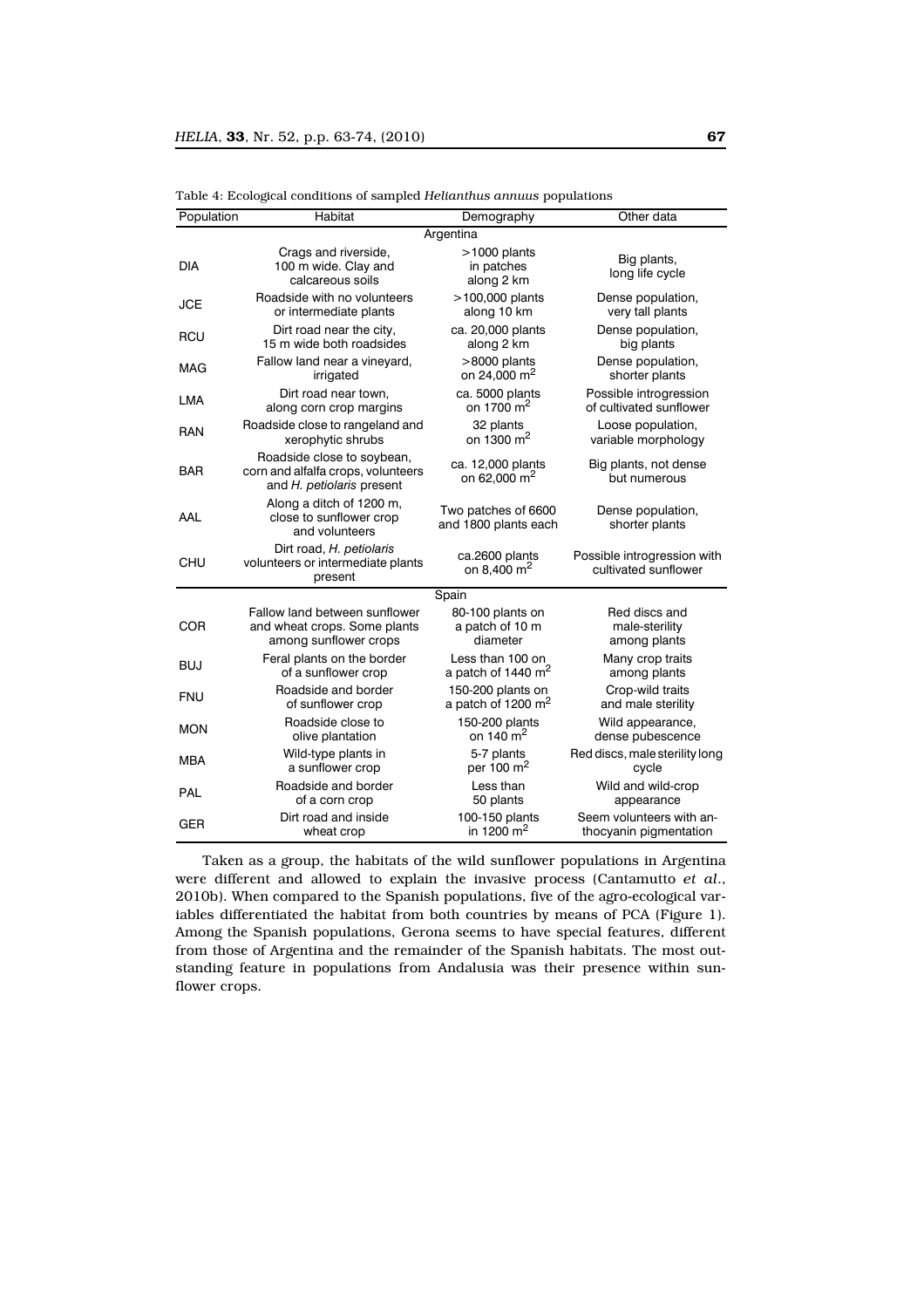

*Figure 1: Ecological diversity of Argentinean and Spanish wild sunflowers habitats explained by a PCA biplot of the five most explicative variables. See population acronym in Tables 1 and 2.*

#### **Plant morphology**

Plants were screened for 24 morphological traits, which allowed a fairly good classification of the 16 populations. Kruskal-Wallis nonparametric analyses showed that most metric traits were highly significantly different between the countries, whereas categorical traits did not differ to a comparable extent (Table 5). However, some of the latter showed significant differences in traits that are characteristic of wild or cultivated sunflower - anthocyanin presence and red disc flowers in the Argentinean populations, no branching and main head presence in the Spanish populations.

|  |  |  | Table 5: Mean value (metric traits) and frequency (categorical traits) in Argentina and Spain |  |  |  |
|--|--|--|-----------------------------------------------------------------------------------------------|--|--|--|
|  |  |  | and significance of differences by the Kruskal-Wallis non parametric test                     |  |  |  |

| Metric traits       | Arg. | Spain Sign. |         | Categorical traits      | Arg. | Spain | Sign.    |
|---------------------|------|-------------|---------|-------------------------|------|-------|----------|
| Plant height (cm)   | 206  | 176         | $\star$ | Anthocyanin presence    | 0.92 | 0.74  | ***      |
| Stem diameter (cm)  | 1,8  | 1.8         | ns      | No branching            | 0.00 | 0.35  | $***$    |
| Head angle (°)      | 76.8 | 86.5        | $***$   | Total branching         | 0.11 | 0.14  | ns       |
| Leaf width (cm)     | 15.6 | 26.0        | $***$   | Main head presence      | 0.00 | 0.28  | $***$    |
| Leaf length (cm)    | 18.8 | 32.3        | $***$   | N heads $<$ 10          | 0.03 | 0.16  | ns       |
| Petiole length (cm) | 12.4 | 19.9        | $***$   | (ranges) 11-25          | 0.28 | 0.13  | ns       |
| N liqules (n)       | 25.6 | 34.3        | $***$   | N heads $>25$           | 0.69 | 0.63  | ns       |
| Ligule width (cm)   | 1.4  | 1.7         | $***$   | Leaf base (cordate)     | 0.68 | 0.93  | $^\star$ |
| Ligule length (cm)  | 4.0  | 5.8         | $***$   | Leaf shape (cordate)    | 0.77 | 0.89  | ns       |
| N bracts (n)        | 36.9 | 39.7        | $***$   | Leaf surface            | 0.10 | 0.29  | $^\star$ |
| Bract width (cm)    | 1.2  | 1.7         | $***$   | Leaf margin             | 0.33 | 0.12  | ns       |
| Bract length (cm)   | 1.7  | 3.1         | $***$   | Dorsal leaflet          | 0.54 | 0.35  | ns       |
| Disc diameter (cm)  | 3.9  | 6.1         | $***$   | Dense bract pubescence  | 0.00 | 0.25  | $\star$  |
|                     |      |             |         | Flower disc color (red) | 0.93 | 0.71  | $^\star$ |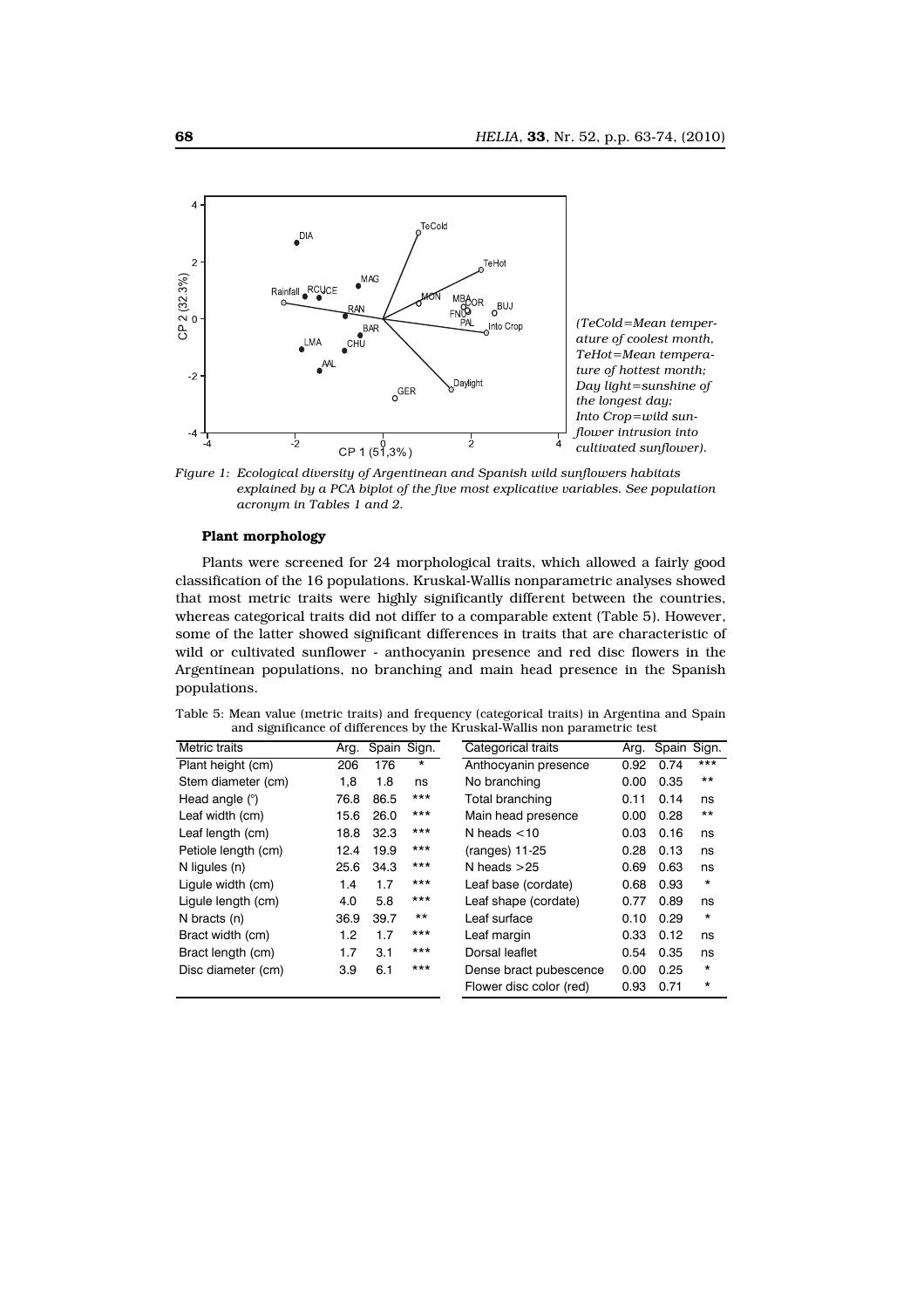On the whole, the Argentinean populations had taller plants with a higher number of heads of small size, while the Spanish ones were characterized by larger leaves and bigger heads with larger ligules and bracts. The plants were shorter and leaf size was larger in Gerona than in Andalusia.

Principal Component Analysis based on metric traits showed that the Argentinean and Andalusian populations spread along the first PC, the former showing a better clustering of individuals from each population. The population from Gerona was close to the Spanish group, but separated by the second PC. It also showed a loose clustering of individuals (Figure 2), indicating a high variability within this locality. However, these variables only explained 53% of the total variability.



*Figure 2: Morphological differentiation among wild sunflowers from Argentina and Spain in a PCA biplot based on standardized values for 17 traits. Plants are represented by points and traits by vectors from the origin. See Tables 1 and 2 for population acronyms and Table 5 for traits.*



*Figure 3: Overall similitude among 16 wild sunflower populations based on 24 morphological traits. UPGMA clustering was performed using Gower's distance matrix (Cophenetic correlation 0.95). See Tables 1 and 2 for population nomenclature.*

Cluster analysis based on mean values of all the traits displayed two main clusters corresponding to both countries, while the Gerona population remained as a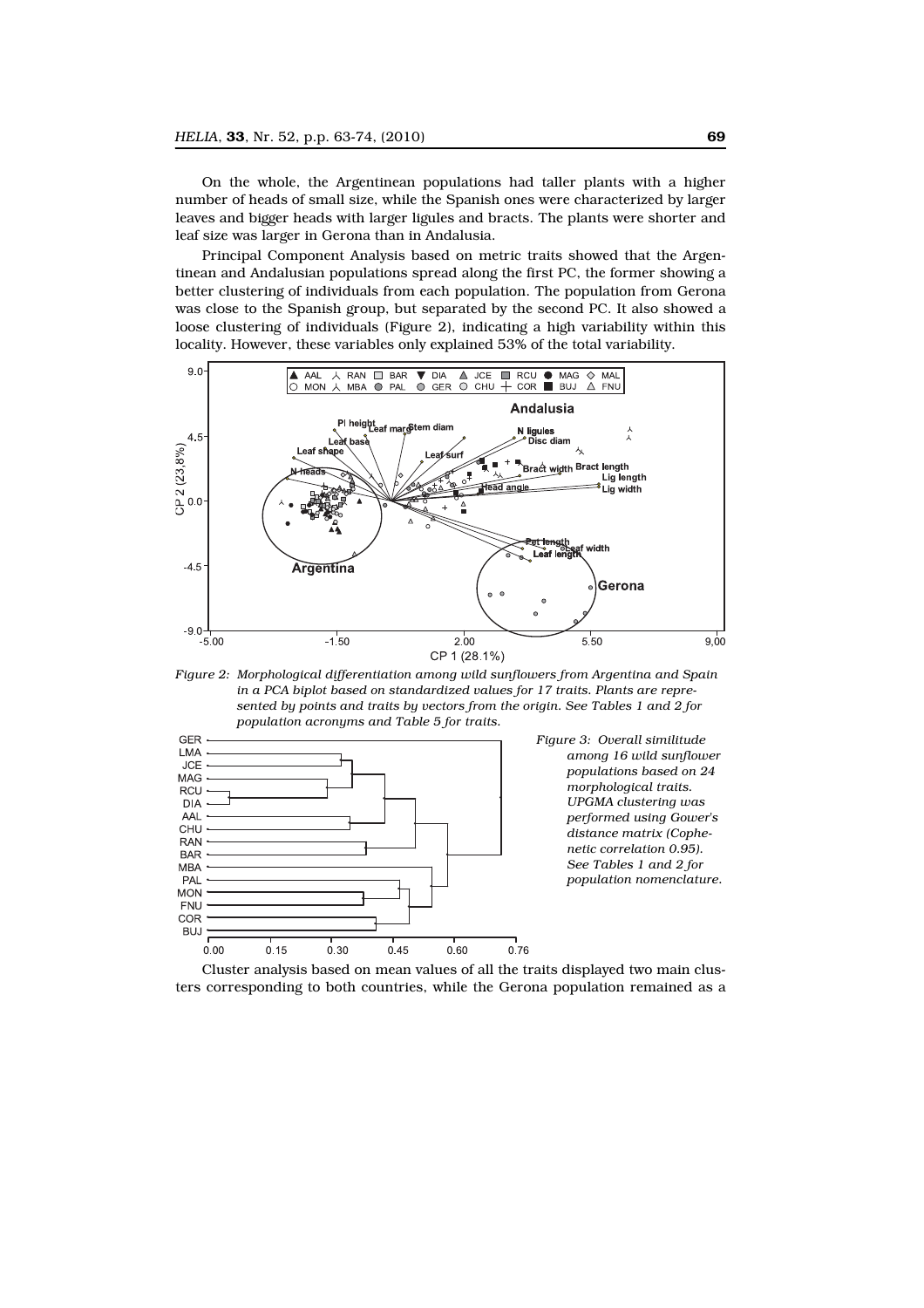third group (Figure 3). Considering these three groups, discriminant analysis differentiated populations from Argentina and Spain mainly by leaf shape, branching, plant height, and head size and color. The Spanish populations clearly split in those from Andalusia and the one from Gerona. There was better differentiation among the Argentinean populations with a marked clumping of individuals, also showing a separation between Rancul (RAN) and Baron (BAR) and the remaining populations (Figure 4).



*Figure 4: Discriminant analysis of 160 plants sampled in the field in Argentina and Spain based on 24 morphological traits. Each point represents the score for an individual. There is a noticeable grouping by populations.*



*Figure 5: Biplot of the 10 variables that better explain the diversity among Argentinean and Spanish wild sunflower populations. See Tables 1 and 2 for population acronyms and Table 5 for traits.*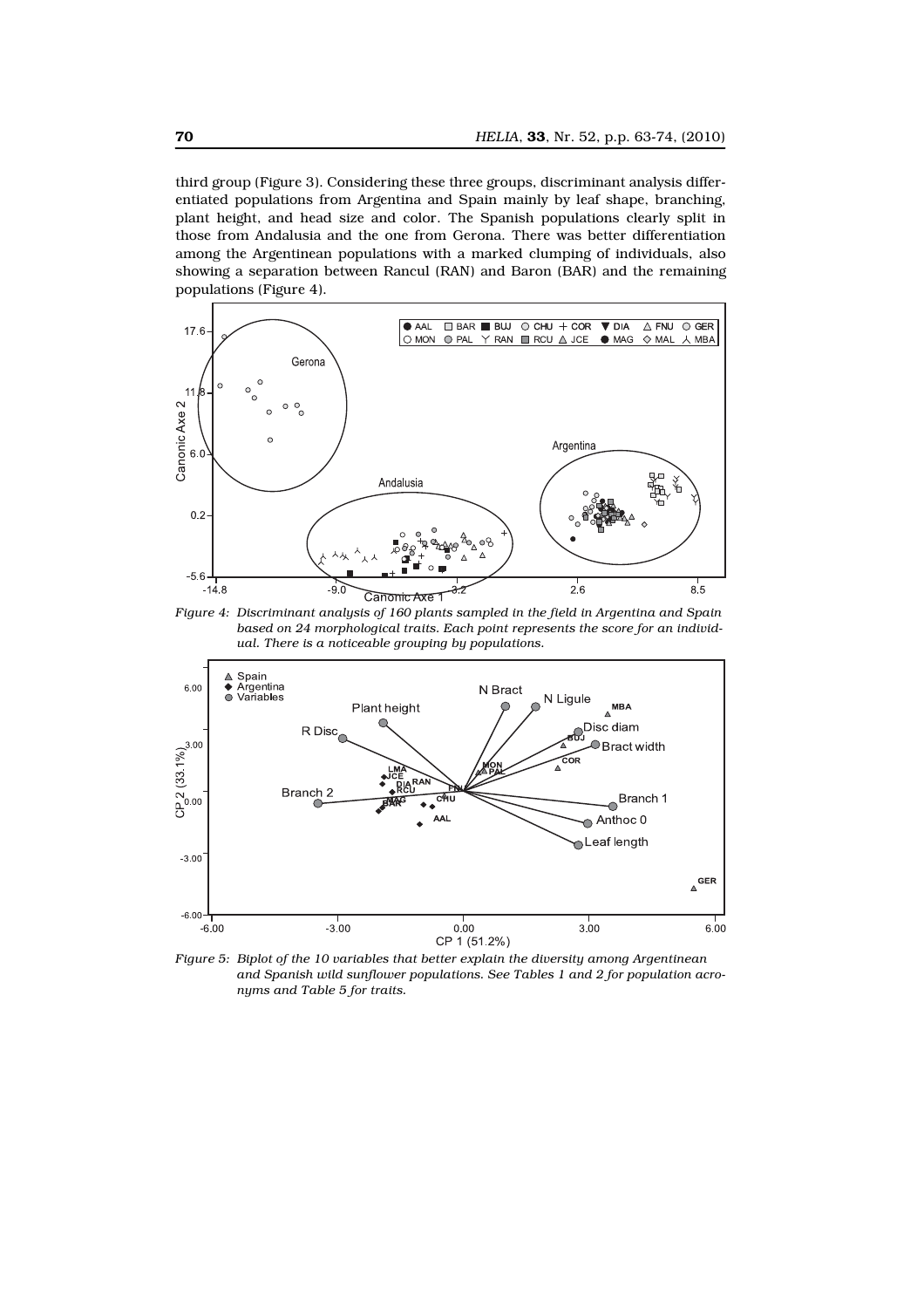Taking into account categorical variables in PCA as well, there were 10 that retained more than 84% of the original information (Figure 5). Higher frequencies of no branching, absence of anthocyanin, large leaves, shorter plants and lower frequency of red discs were found in the Gerona population. On the other hand, profuse branching, tall plants and red disc flowers characterized the Argentinean populations, while the Andalusian ones had bigger heads with a higher number of ligules and bracts and wider bracts. Strong branching, reduced size of heads, and anthocyanin presence are typical wild traits (Burke *et al*., 2002). Muller *et al*. (2009) described some Andalusian populations as weedy plants growing between the rows of sunflower crop showing anthocyanin pigmentation, small discs, strong branching, and reduced apical dominance. Self incompatibility and seed dormancy were found among those plants. They also recorded similar plants outside sunflower fields and called them escaped weedy populations. Their finding of a combination of wild and domesticated traits was confirmed in this study.

Gene flow from wild and domestic sunflowers to weedy populations is likely the source of genetic variation among them. Hybridization among wild and cultivated *H. annuus* is fairly common under Argentinean conditions (Ureta *et al*., 2008a,b). Crop traits can be recognized in wild plants of some populations, for example AAL, MAG and LMA (Presotto *et al*., 2009). Another naturalized annual species in Argentina, *H. petiolaris*, can also hybridize with *H. annuus* and thus constitutes another source of variation (Gutierrez *et al*., 2009). However, morphological traits confirmed that naturalized Argentine populations correspond to the wild form of the species in comparison with North American populations (Cantamutto *et al*., 2010a).

## CONCLUSIONS

Wild sunflower populations are established in non-tilled areas within the agricultural regions of central Argentina, between 32° and 38° S latitude. In Spain, invasive sunflowers are found mainly in croplands between 36° and 42° N latitude. In spite of the intensive gene flow between them and the cultivated sunflower, Argentinean populations seem to have retained a much wilder appearance than Spanish populations. Our morphological data seem to confirm the hypothesis on the origin of seed contamination with wild sunflower for Andalusian populations, while the population in Gerona was probably derived from volunteer plants.

## ACKNOWLEDGEMENTS

*We are grateful to Dr. Patricio García-Fayos from Centro de Investigaciones sobre Desertificación (CSIC-UVEG) of Valencia, Spain who kindly provided facilities for data analyses of Spanish materials. This research was supported by grants ANPCYT-PICT 2286 and UNS-PGI 24A106.*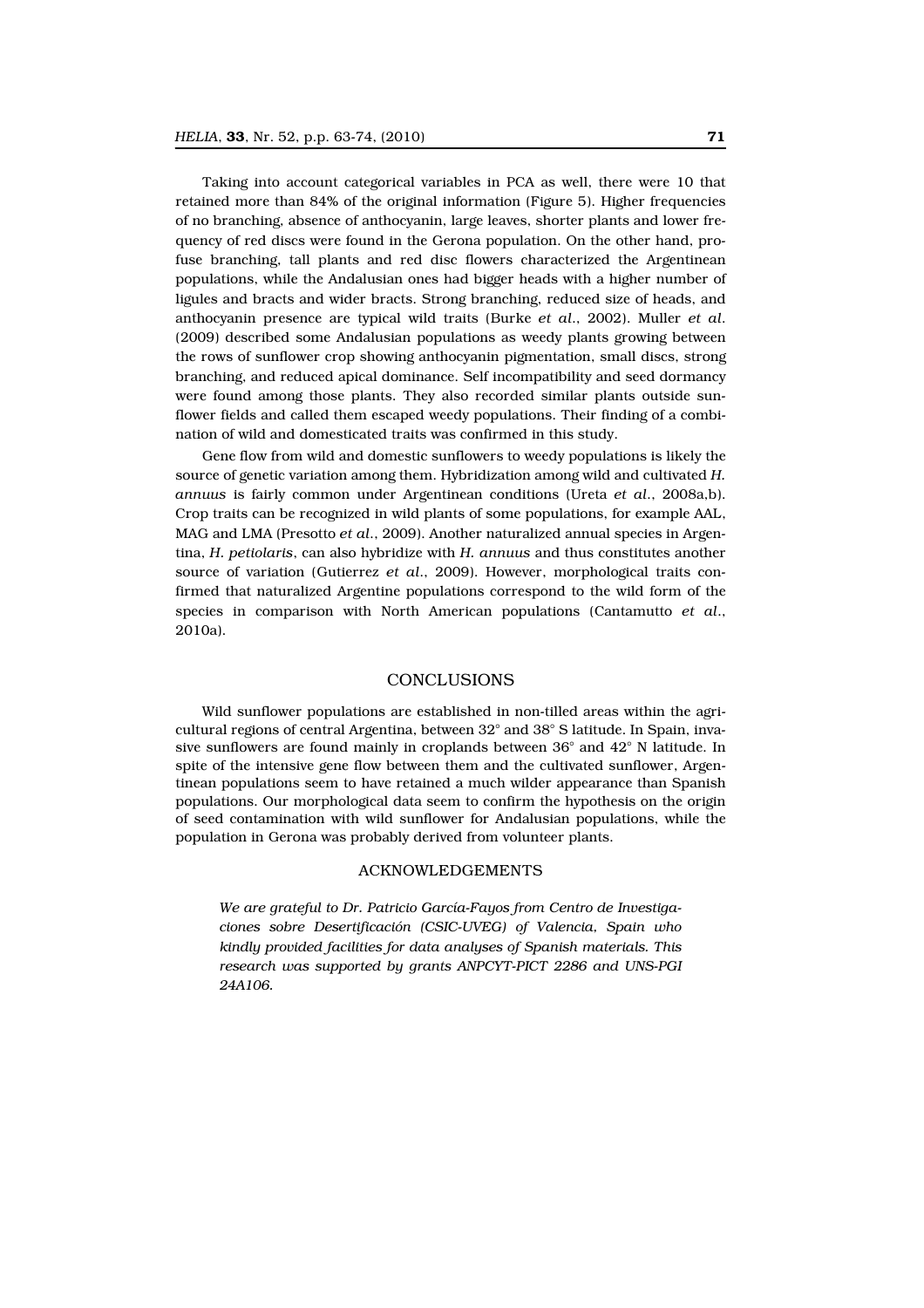#### REFERENCES

- Bauer, H.A., 1991. Cuarenta años en el mejoramiento del girasol (*Helianthus annuus* L.) en Argentina 1947-1987. Helia 14: 63-68.
- Burke, J.M., Tang, S., Knapp, S.J., Rieseberg, L.H., 2002. Genetic analysis of sunflower domestication. Genetics 161: 1257-1267.
- Cantamutto, M., Poverene, M., Peinemann, N., 2008. Multi-scale analysis of two annual *Helianthus* species naturalization in Argentina. Agriculture, Ecosystems and Environment 123: 69-74.
- Cantamutto, M., Presotto, A., Fernandez Moroni, I., Alvarez, D., Poverene, M., Seiler, G., 2010a. High infraspecific diversity of wild sunflowers (*Helianthus annuus* L.) naturally developed in central Argentina. Flora 50351 (In press).
- Cantamutto, M., Torres, L., Presotto, A., Gutierrez, A., Ureta, S., Poverene, M., 2010b. Migration pattern suggested by terrestrial proximity as possible origin of wild annual *Helianthus* populations in central Argentina. Biological Invasions (In press). DOI: 10.1007/s10530- 009-9458-8.
- Deines, S.R., Dille, J.A., Blinka, E.L., Regehr, D.L., Staggenborg, S.A., 2004. Common sunflower (*Helianthus annuus*) and shattercane (*Sorghum bicolor*) interference in corn. Weed Science 52: 976-983.
- Dry, P.J. and Burdon, J.J., 1986. Genetic structure of natural populations of wild sunflowers (*Helianthus annuus* L.) in Australia. Australian J. Biological Science 39: 255-270.
- Faure, N., Serieys, H., Berville, A., 2002. Potential gene flow from cultivated sunflower to volunteer, wild *Helianthus* species in Europe. Agriculture, Ecosystems and Environment 89: 183-190.
- Geier, P.W., Maddux, L.D., Moshier, L.J., Stahlman, P.W., 1996. Common sunflower (*Helianthus annuus*) interference in soybean (*Glycine max*). Weed Technology 10: 317-321.
- Gower, J.C., 1971. A general coefficient of similarity and some of its properties. Biometrics 27: 857-871.
- Gutierrez, A., Carrera, A., Basualdo, J., Rodriguez, R., Cantamutto, M., Poverene, M., 2010. Gene flow between cultivated sunflower and *Helianthus petiolaris* (Asteraceae). Euphytica 172: 67-76. DOI 10.1007/s10681-009-0045-y (Online First).
- Holec, J., Soukup, J., Cerovska, M., Novakova, K., 2005. Common sunflower (*Helianthus annuus var. annuus*) - potential threat to coexistence of sunflower crops in Central<br>Europe. In: Proceedings 2<sup>th</sup> Internal Conference on co-existence between GM and non-GM based agricultural supply chains, Montpellier, France, 14-15 Nov 2005, pp. 271-272.
- Jan, C.C. and Seiler, G.J., 2007. Sunflower. *In:* Genetic Resources, Chromosome Engineering, and Crop Improvement. Volume 4: Oilseed Crops. Ram J. Singh (Ed.) CRC Press, Boca Raton, pp. 103-165.
- Marshall, M., Al-Khatib, K., Loughin, T., 2001. Gene flow, growth, and competitiveness of imazethapyr-resistant common sunflower. Weed Science 49: 14-21.
- Muller, M.H., Arlie, G., Bervillé, A., David, J., Delieux, F., Fernandez-Martinez, J.M., Jouffret, P., Lecomte, V., Reboud, X., Rousselle, Y., Serieys, H., Teissere, N., Tsitrone, A., 2006. Le compartiment spontané du tournesol en Europe: prospections et premičres caractérisations génétiques. Les Actes du BRG 6: 335-353.
- Muller, M.E., Delieux, F., Fernandez Martinez, J.M., Garric, B., Lecomte, V., Anglade, G., Leflon, M., Motard, C., Segura, R., 2009. Occurrence, distribution and distinctive morphological traits of weedy *Helianthus annuus* L. populations in Spain and France. Genetic Resources and Crop Evolution 56: 869-877.
- Poverene, M.M., Cantamutto, M.A., Carrera, A.D., Ureta, M.S., Salaberry, M.T., Echeverria, M.M., Rodriguez, R.H., 2002. El girasol silvestre (*Helianthus* spp.) en la Argentina: caracterización para la liberación de cultivares transgénicos. Revista de Investigaciones Agropecuarias 31: 97-116.
- Poverene, M., Cantamutto, M., Seiler, G.J., 2008. Ecological characterization of wild *Helianthus annuus* and *H. petiolaris* germplasm in Argentina. Plant Genetic Resources. Characterization and Utilization (UK)  $7:42-49$ .
- Presotto, A., Cantamutto, M., Poverene, M., Seiler, G., 2009. Phenotypic diversity in wild *Helianthus annuus* from Argentina. Helia 32: 37-49.
- Reagon, M. and Snow, A.A., 2006. Cultivated *Helianthus annuus* (Asteraceae) volunteers as a genetic "bridge" to weedy sunflower populations in North America. American Journal of Botany 93: 127-133.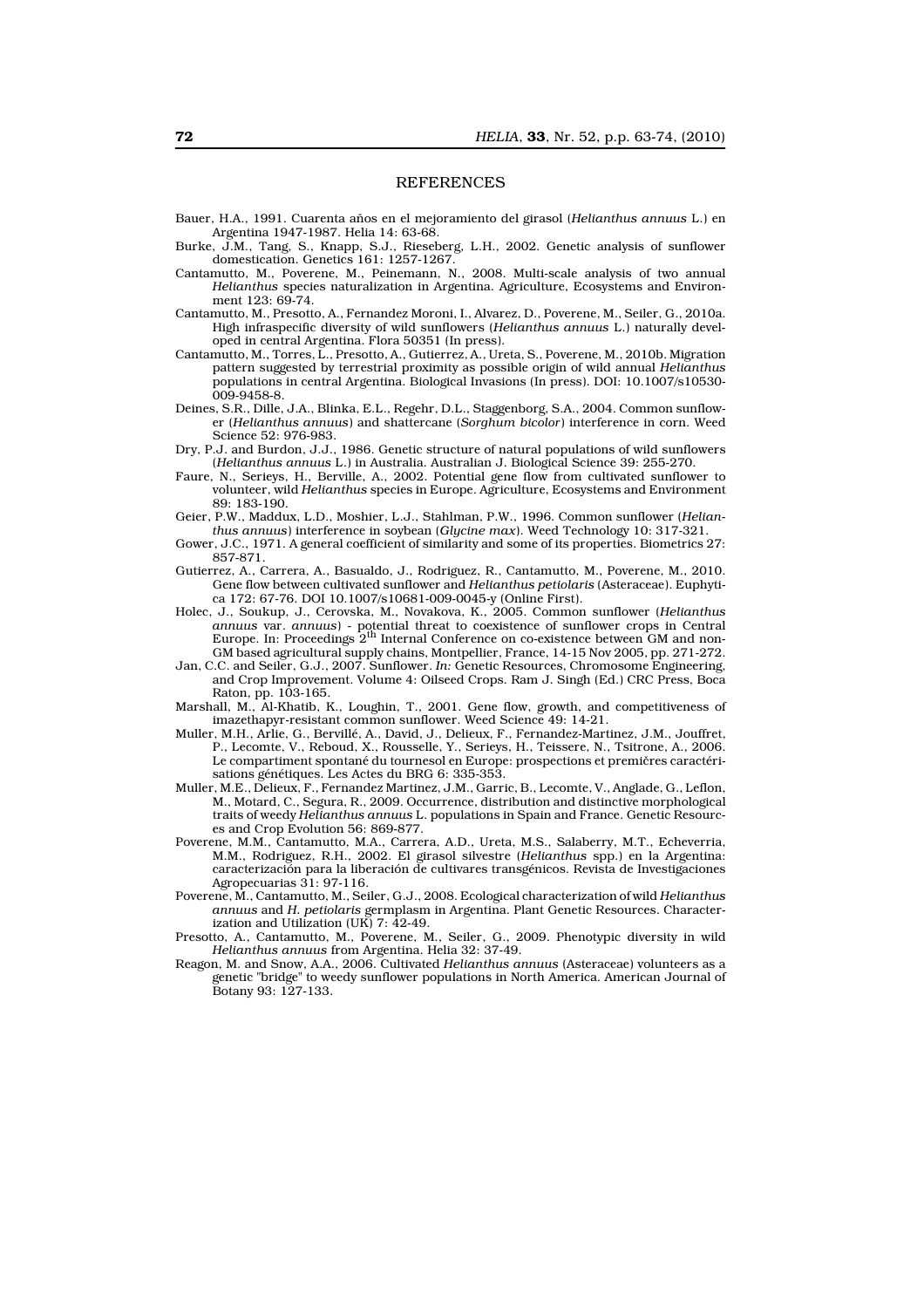- Ribeiro, A., Bessa, A., Faria, T., 2005. Evaluation of wild *Helianthus* species in Mozambique. European Cooperative Research Network on Sunflower. FAO Working Group. Progress Report 2001-2004, pp. 46-48.
- Seiler, G.J., Gulya, T.J., Kong, G., Thompson, S., Mitchell, J., 2008 Collection of wild naturalized sunflowers from the land down under. http://www.sunflowernsa.com/research/research-workshop/documents/ Seiler\_etal\_DownUnder\_08.pdf
- Ureta, S., Cantamutto, M., Carrera, A., Delucchi, C., Poverene, M., 2008a. Natural hybrids between cultivated and wild sunflowers in Argentina. Genetic Resources and Crop Evolution 55: 1267-1277.
- Ureta, M.S., Carrera, A.D., Cantamutto, M.A., Poverene, M.M., 2008b. Gene flow among wild and cultivated sunflower, *Helianthus annuus* L. in Argentina. Agriculture, Ecosystems and Environment 123: 343-349.
- Vischi, M., di Berardo, N., Scotti, I., della Casa, S., Seiler, G., Olivieri, A., 2004. Comparison of populations of *Helianthus argophyllus* and *H. debilis* subsp. *cucumerifolius* and their hybrids from the African Coast of the Indian Ocean and USA using molecular markers. Helia 27: 123-132.
- Vischi, M., Cagiotti, M.E., Cenci, C.A., Seiler, G.J., Olivieri, A.M., 2006. Dispersal of wild sunflower by seed and persistent basal stalks in some areas of central Italy. Helia 45: 89-  $94.$

# POBLACIONES INVASORAS DE *Helianthus annuus* EN ARGENTINA Y ESPAÑA

#### **RESUMEN**

*Helianthus annuus* silvestre es originario de América del Norte pero se encuentra también en otras partes del mundo. El origen de las poblaciones exóticas es incierto y probablemente han evolucionado muy diversamente en los distintos países. Para develar el origen de las poblaciones invasoras en Argentina y España, se colectaron datos morfológicos y agro-ecológicos de nueve poblaciones de la región central de Argentina, seis poblaciones de Andalucía y una de Girona, en su hábitat natural, durante tres viajes de exploración en 2007 y 2008. En Argentina, *H. annuus* silvestre fue hallado principalmente en áreas disturbadas entre caminos y alambradas. En unos pocos casos las poblaciones es encontraban localizadas en los márgenes de campos cultivados. Las poblaciones argentinas alcanzaron más de 50.000 m<sup>2</sup> y una densidad de alrededor de 25 plantas/ $m^2$ . En España, las poblaciones se encontraron principalmente en tierras cultivadas. La de mayor tamaño cubría alrededor de  $1500 \text{ m}^2$  y contenía no más de 200 plantas. Las poblaciones argentinas mostraron plantas más altas con mayor número de capítulos de pequeño tamaño, mientras que las españolas se caracterizaron por tallos más robustos, capítulos más grandes con lígulas y filarias (brácteas) más anchas. Las plantas fueron más bajas y las hojas de mayor tamaño en Girona que en Andalucía. El análisis multivariado diferenció las poblaciones de Argentina y España por muchos rasgos. El flujo génico cultivo-silvestre es probablemente la fuente de variación genética entre ellas. En Argentina, las poblaciones mantienen el aspecto de las antiguas introducciones silvestres, mientras que las poblaciones españolas son más de tipo malezoide y probablemente se originaron en contaminación de semilla comercial por polen de plantas silvestres o híbridos cultivo-silvestre.